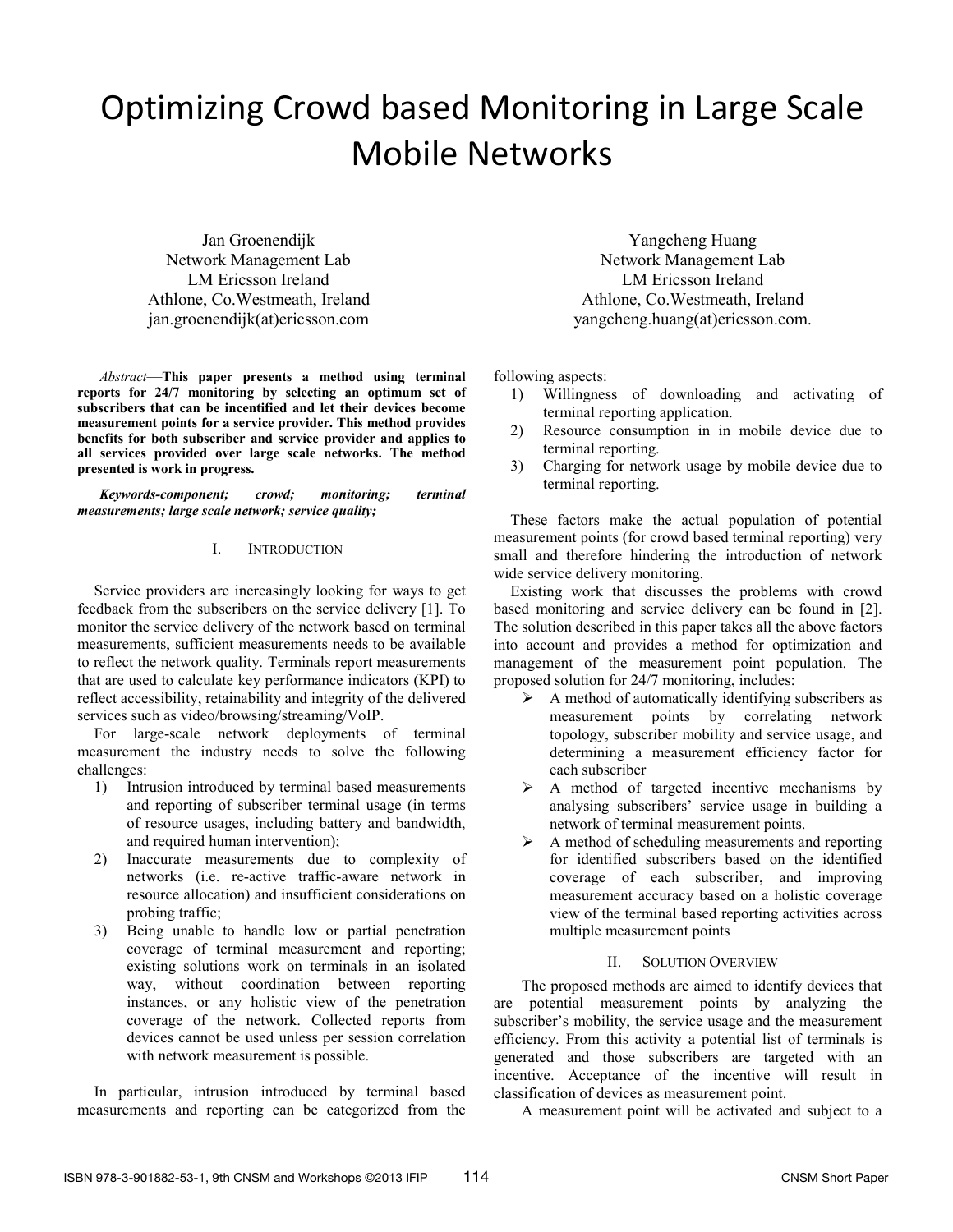measurement schedule optimized to the (at that time) known behavior of that device and subscriber. Figure 1 shows an architectural overview of the solution, and their relations with existing solutions (or products).



Figure 1. Architecture overview

## III. DESCRIPTION OF ALGORITHMS

## *A. Automated Identification of Measurement Points*

The identification of potential measurements does not initially require the terminal to be a measurement point. The network information provided by a diverse set of Operations and Business Support Systems (OSS/BSS) can be used to build an individual temporal and geographical coverage picture of all subscriber and terminal combinations.

A subscriber may have multiple terminals and may make that subscriber an efficient target for providing terminal measurement reports (via incentification). The following paragraphs describe the measurement point identification algorithm, inputs and outputs.

## Algorithm Input

The following data sets shall be considered as inputs for the proposed identification method:

- ¾ Topology of an operational network (mandatory); network topology gives the monitoring requirements, i.e. a list of cells to be monitored by the terminal based reporting solution.
- Subscriber mobility records (mandatory). 3GPP TS 23.401 defines mobility management procedures; mobility management for access networks keeps track of a User Equipment (UE) in the radio access networks in terms of location areas. The records related to mobility management can be obtained either through an event based monitoring solution, or by tapping the signaling traffic sent on S1-MME interface.

 $\triangleright$  Subscriber service usage records (optional), depending upon whether service monitoring is considered as a factor in measurement point identification. Service usage records can be obtained via Deep Packet Inspection (DPI) functions running on  $G_n$  interfaces

In addition, at least the following monitoring requirements shall be considered as input parameters:

 $\triangleright$  Minimum number of subscribers a monitored target shall be covered by.

## Algorithm Output

A list of measurement points  $S = \{S_1, S_2, S_3, \ldots, S_n\}$  shall be identified, with the cells covered by these measurement points. In particular, a measurement point may be identified for a particular cell, or a group of cells, and for a particular time window. The following table shows an example of the coverage map output:

|              | $08:00 - 09:00$       | $09:00 - 10:00$    | $10:00 - 11:00$ | $\cdots$ |
|--------------|-----------------------|--------------------|-----------------|----------|
| Cell 12300   | $S_1, S_9, S_{11}$    | $S_2, S_9, S_{20}$ | $S_1, S_4, S_9$ | $\cdots$ |
| Cell_Group_1 | $S_2, S_{11}, S_{21}$ | $S_3, S_4, S_{10}$ | $S_5, S_6, S_8$ | $\cdots$ |
| Cell 13450   | $S_2, S_8, S_9$       | $S_3, S_4, S_5$    | $S_3, S_5, S_7$ | $\cdots$ |
| $\cdots$     | $\cdots$              | $\cdots$           | $\cdots$        | $\cdots$ |

Table 1. Automated Identification of Measurement Points: Coverage Map Output

New dimensions, such as different service/application types video/browsing/streaming/VoIP etc. may be added to the output according to the monitoring requirements. Measurement points shall be identified for a particular cell, or a group of cells, for a particular time window, and for a particular service. Such outputs are used as inputs for the targeted incentive & scheduling steps. The most constrained the minimization of the same of the criteria constrained  $\frac{2}{\sqrt{3}}$  and  $\frac{2}{\sqrt{3}}$  and  $\frac{2}{\sqrt{3}}$  and  $\frac{2}{\sqrt{3}}$  and  $\frac{2}{\sqrt{3}}$  and  $\frac{2}{\sqrt{3}}$  and  $\frac{2}{\sqrt{3}}$  and  $\frac{2}{\sqrt{3}}$  and  $\frac{2}{\$ 

## Algorithm

**STEP1:** Determine frequent visitors per cell (or cell groups) per observation time window.

The purpose of this step is to identify periodic visitors with frequent mobility, whose mobility and service usage patterns are predictable, and therefore feasible as measurement points. Only *predictable* mobility and service usage shall be considered in measurement point determination.

Those subscribers with unpredicted mobility patterns, or the unpredictable mobility of a particular subscriber, shall be filtered out. That is, at least the following criteria are considered in identifying measurement points:

- ¾ High mobility, with maximized reporting coverage, i.e. covering as many cells as possible by a single measurement point;
- $\triangleright$  Periodic patterns in mobility, so that terminal based measurements are repeatable to carry out 24/7 monitoring tasks.

To achieve this, subscribers are evaluated by calculating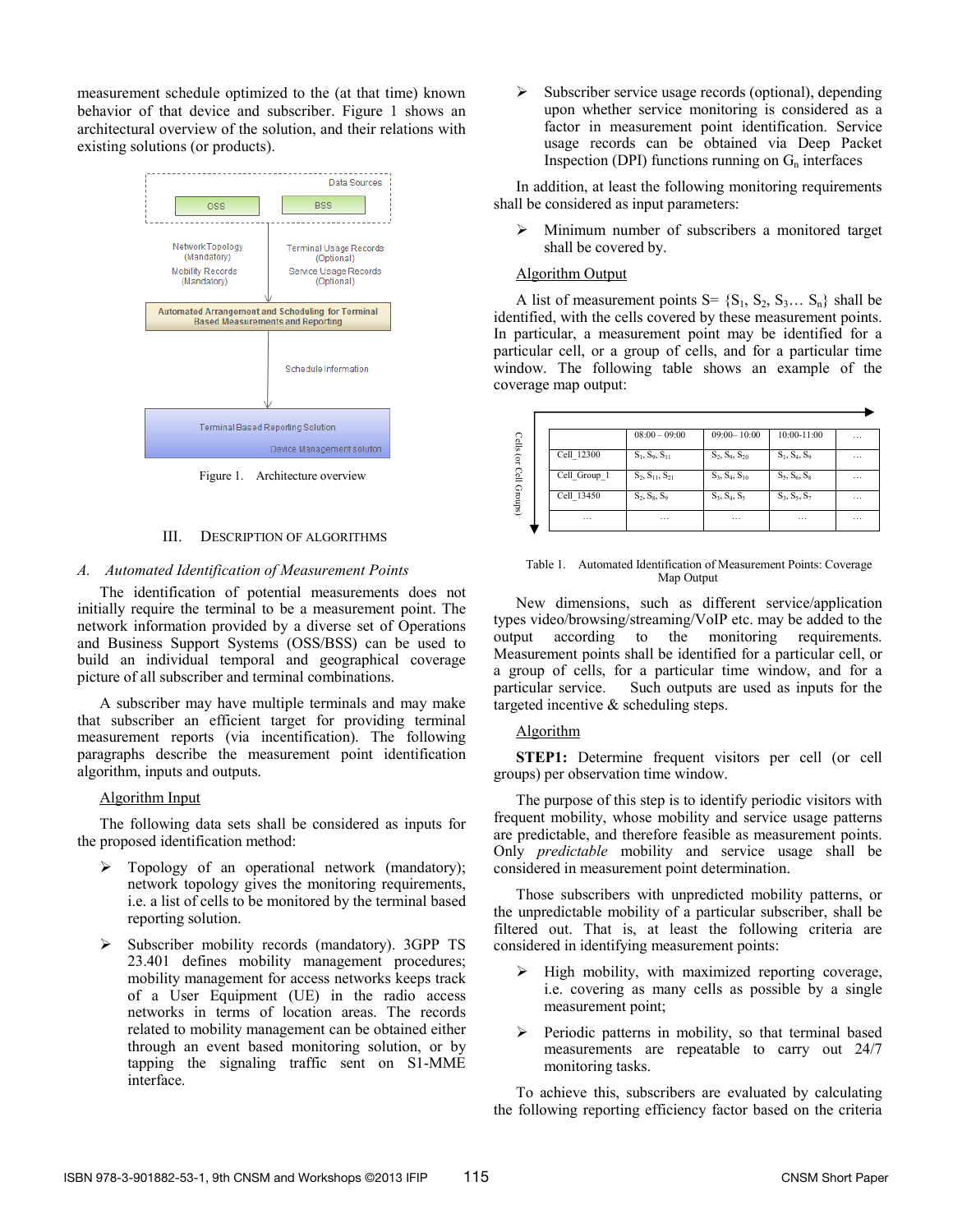above. Efficiency factor of a subscriber is to quantify the efficiency of using a subscriber as a measurement point for terminal based measurements and reporting. The calculation algorithm is as follows:

| Input:                                                        | mobility records of the subscriber                                                                                                                    |  |  |  |  |
|---------------------------------------------------------------|-------------------------------------------------------------------------------------------------------------------------------------------------------|--|--|--|--|
| Output:                                                       | efficiency factor of the subscriber                                                                                                                   |  |  |  |  |
|                                                               | Let C <sub>it</sub> be the counter for the number of visits (of a subscriber) on cell i during the<br>observation window j (as shown in the table 2); |  |  |  |  |
|                                                               | For each observation window j                                                                                                                         |  |  |  |  |
| Get the list of cells visited during j;                       |                                                                                                                                                       |  |  |  |  |
|                                                               | For each cell i in the list                                                                                                                           |  |  |  |  |
|                                                               | Calculate the number of new visits $m_{i,j}$ on cell i during j;                                                                                      |  |  |  |  |
|                                                               | $c_{i,j}$ < $c_{i,j}$ + $m_{i,j}$ ;                                                                                                                   |  |  |  |  |
|                                                               | For each counter $C_{x,i}$ in the observation window j                                                                                                |  |  |  |  |
|                                                               | $C_{x,i}$ <- $C_{x,i}$ – delta (delta = 1 by default)                                                                                                 |  |  |  |  |
|                                                               | If $(C_{x,1} < 0)$                                                                                                                                    |  |  |  |  |
|                                                               | $C_{x,1}$ <- 0;                                                                                                                                       |  |  |  |  |
|                                                               | Keep feeding records into the calculation above;                                                                                                      |  |  |  |  |
| Sum up all counters of a subscriber as the efficiency factor; |                                                                                                                                                       |  |  |  |  |
|                                                               |                                                                                                                                                       |  |  |  |  |
|                                                               |                                                                                                                                                       |  |  |  |  |

| Cells (or Cell Groups) |                                                                 | Observation<br>window 1 | Observation<br>window 2 | $\ddotsc$ | Observation<br>window i |  |
|------------------------|-----------------------------------------------------------------|-------------------------|-------------------------|-----------|-------------------------|--|
|                        | Cell 1                                                          | $C_{1,1}$               | $C_{1,2}$               | $\cdots$  | $C_{1,i}$               |  |
|                        | Cell 2                                                          | $C_{2.1}$               | $C_{2,2}$               | $\cdots$  | $C_{2,j}$               |  |
|                        | $\cdots$                                                        | .                       | $\cdot$ $\cdot$ $\cdot$ | $\cdot$   | $\cdot$                 |  |
|                        | Cell i                                                          | $C_{i,1}$               | $C_{i,2}$               | $\cdots$  | $C_{i,i}$               |  |
|                        | Table 2. Number of visits on cell i during observation window j |                         |                         |           |                         |  |

After the calculation, top  $k$  subscribers ( $k=1,000$  by default) are selected as the measurement points.

As it is shown in the calculation, the algorithm is designed to identify those with high mobility and predictable mobility patterns as measurement points. The efficiency calculation method is the best-mode implementation.

**STEP2:** Determine a minimum set of frequent visitors for the monitored network, whose mobility (trajectory) covers all of the nodes.

For each measurement point m identified in STEP1, let  $S<sub>m,i</sub>$ be the set of cells the measurement point cover during its movement during an observation window j. This step is to determine a minimum set of measurement points whose movement covers all of the nodes in the monitored network.

This is a minimum set cover problem, one of the classical set covering problems in computer science:

Minimum Set Cover is known to be NP-Hard (Nondeterministic Polynomial-time). There is no fast algorithm to solve it. The problem to be solved is however with relaxed requirements in terms of number of subsets. A greedy approximation algorithm is proposed below as the best mode implementation and suffices for practical purposes.

The proposed algorithm generates the minimum cover set for each observation window. The identified sets over different

observation windows shall be merged into one subscriber set as the final output.



It shall be noted that a redundancy factor may be taken into consideration in the minimum coverage algorithm above, i.e. each cell shall be covered at least n times. This can be simply done by adding a counter to each cell.

**STEP3:** Repeating STEP1 and STEP2 until the identified measurement points fully cover the monitored network, or satisfying the monitoring requirement (for example 95% of the network monitored)

It is possible that the identified measurement points in STEP1 can NOT cover all of the cells in the monitored network. In such situations it is necessary to go back to STEP1 to identify more subscribers as the measurement points (by lowering the efficiency factor threshold in identification).

# *B. Targeted Incentive Mechanism in Crowdsourcing*

The step is to provide targeted incentives to the identified measurement points, to encourage subscribers to participate in the terminal based measurement and reporting program. The targeted incentive mechanism is based on analysis of service usage records.

# Targeted Incentives

Before being classified as measurement point the subscriber has to give approval and the accepted way to gain approval is to give the subscriber an incentive.

In particular, service usage records of the identified measurement point are analyzed to determine the most frequent accessed services. Other data sources, such as billing information, may also be fed into the analysis to help determine the incentives. For example, the incentive may take account in the account type (private subscriber vs. company subscriber) and charging information to identify the most attractive factors for the measurement point. For example, a truck driver may have an account with free voice call service (i.e. his company paying all voice call charges) but have to pay for all SMS he sends; in such circumstances, SMS is the targeted incentive for this particular measurement point.

# Delivery of Incentives

For example the targeted subscriber could be sent an SMS with an offer for free text messages during the time the terminal becomes a measurement point. This offer could be used for both post and prepaid subscriptions.

An offer like this could have the beneficial side effect of generating more traffic on one hand but also skew the user